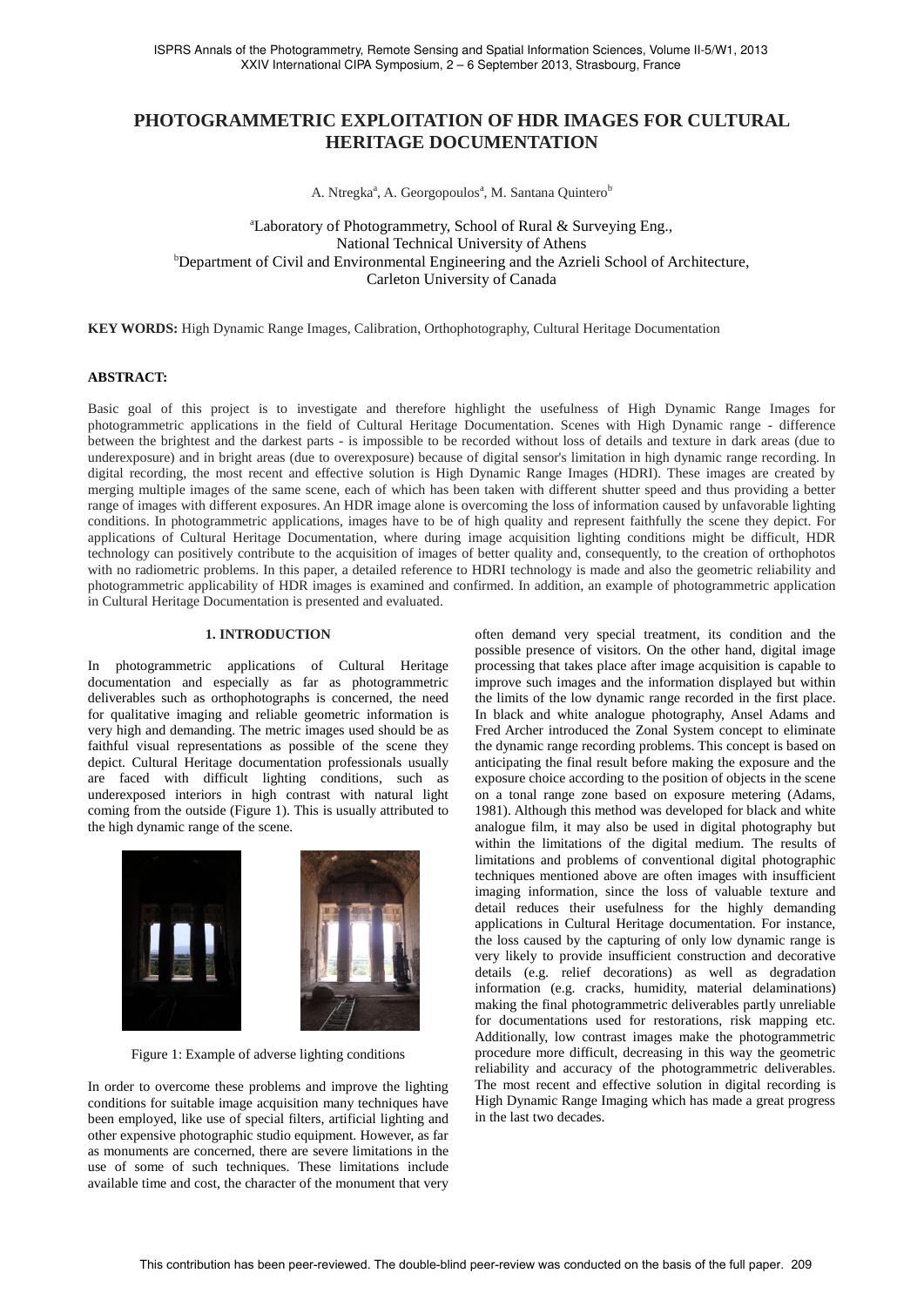#### **2. HIGH DYNAMIC RANGE IMAGES**

#### **2.1 Dynamic Range**

Dynamic range of light is the ratio of luminance between dark and bright areas of a scene. In real world scenes the dynamic range is very wide, ranging from  $10^{-3}$  cd/m<sup>2</sup> of a clear starlight night to  $10^6$  cd/m<sup>2</sup> of a sunny day (Banterle et. al, 2011). In digital photography, dynamic range "is the ratio between the lightest and darkest pixel" (Reinhard et. al, 2010) and it is measured in Exposure Values (EV), or equivalently f-stops, bits or contrast ratio. Exposure Value is the combination of shutter speed and aperture that allows a certain amount of reflected or emitted light to reach the digital sensor and be recorded. In terms of EV the human eye, after pupil's adjustment, is able to perceive a range of 24EV which is more than enough for common, real-world scenes of 10-14EV. Unlike the abilities of the human eye, the digital camera, due to the limited capacity of sensor's photosites, can only record 5-9EV (32:1 – 512:1), while a standard computer monitor is able to display contrast ratio of 500:1 and a typical photographic printer can print images of no more than 300:1 contrast ratio (Nightingale, 2012). In other words, scenes with high dynamic range, i.e. high differences between dark and bright areas, are recorded as images of low dynamic range where dark parts of the scene are underexposed and thus displayed with too dark pixels and bright parts are overexposed and thus displayed with too bright pixels. When the camera is set to auto exposure (0EV), the light meter measures the reflected light and dedicated algorithms, based on the scene's lighting pattern, calculate the suitable combination of shutter speed and aperture (www.cambridgeincolour.com). Usually, scenes of high dynamic range are not recorded satisfactorily. Even when the exposure is adjusted manually it is likely that over- and underexposed parts will be present. This loss of texture and detail reduces dramatically the quality and truthfulness of the final image since light is the significant factor of the quality of an image.

#### **2.2 High Dynamic Range Imaging**

High Dynamic Range Imaging (HDRI) in image processing and photography is the method of creation of images that contain a wider dynamic range than the one a single digital image can record. This is possible by merging multiple images of the same scene which have different exposures. This special image acquisition typically requires extended storage memory due to the number of images taken and, preferably, a camera with Auto Bracketing Exposure and Aperture Priority functions, which allow the shooting of a bracketed sequence of exposures with different shutter speed and the selection of exposure spacing (Nightingale, 2012). Furthermore, any means that can be used to minimize movement between images, such as a tripod or a cable release, are necessary in order to ensure that every image depicts exactly the same scene. These multiple exposure images are digitally combined and processed in specialized HDR software or typical image processing software with HDR functions, in order to create the final image of high dynamic range. Those software are also capable to reduce or even eliminate common problems of HDR images such as presence of noise, ghosting effects caused by moving objects in the scene during the taking sequence, halo effect etc.

## **2.4 Radiance Map**

The multiple exposure images are merged and create a 32-bit depth HDR image format also known as radiance map. For achieving radiance mapping, i.e. radiance values attribution to every pixel, the work of Debevec & Malik is usually preferred,

whose algorithm takes into account the reciprocity of values and by using differently exposed photographs recovers the response function of the imaging process, up to a scale factor. After the response curve's recovery and the conversion of pixel values to relative radiance values, all available exposures are used in order to recover high dynamic range radiance values of every pixel of the radiance map. With the least squares method, exposures with pixel values closer to the response function are given higher weight (Debevec & Malik, 1997).

#### **2.5 Storage**

The HDR format (.hdr, .pic) contains a short ASCII header and the size and orientation of the image are defined by a resolution string that follows the header. For pixel data two types are used, a 4-byte RGBE encoding and a CIE variant, XYZE (Reinhard et al., 2010). Owing to the fact that 32-bit image files contain a very wide tonal range  $(4.3\times10^{9}$  tones) which, as explained above cannot be displayed or printed by conventional media, the HDR images are initially displayed according to the monitor's capability in dynamic range display. In other words, one cannot see the whole dynamic range of the image and thus HDR images usually are dull and don't seem to have significant differences from the normal images (Nightingale, 2012).

#### **2.6 Tone Mapping**

Tone mapping is the compressing of HDR image data into a narrower range of digital values that can be visualized in common media. The basic aim is for these digital values to be scaled and also to be mapped according to the true lighting conditions of the scene (Reinhard et al., 2010). The final product of tone mapping is a Low Dynamic Range (LDR) Image of 16-bit or 8-bit depth. Therefore, the term HDR image of the final deliverable does not correspond to reality since the final HDR image is a tone mapped LDR image. In this paper, from this point on and for simplicity, the term *HDR image* will be used instead of *tone mapped LDR image* and the term *radiance map* will be used instead of *HDR image*. Tone mapping is carried out by a wide selection of operators that are chosen basically according to the result desired. There are two categories of tone mapping operators: global and local. Global operators map each pixel according to its intensity and global image characteristics and values. Consequently, every pixel is mapped in the same way. A tonal curve is a global operator. On the other hand, local operators are more complex and use the values of the surrounding pixels to map a single one. As a result, pixels on bright areas are mapped differently from those on dark areas. This procedure creates final images with greater contrast and thus more detailed (Pratyush, 2009). Generally speaking, global operators create more realistic images while local operators create more artistic images, but this is not always the case since their efficiency depends on the application.

The scene of the example in Figure 2 is set in the Stoa of Attalos in the Athenian Agora. The lighting conditions during photo shooting were difficult since the light coming from outside was in great contrast with the darker interior area, in other words the dynamic range of the scene was very high. Also, at this time of the day, there were many visitors. This means that there was not enough time and freedom of movement for using special lights or any other equipment to improve the photo shooting. Based on these limitations, the use of HDRI technique was decided. The bracketed photos were taken within just few seconds. Due to different exposure, every single image of the sequence in Figure 2 depicts the scene differently. One can easily note that those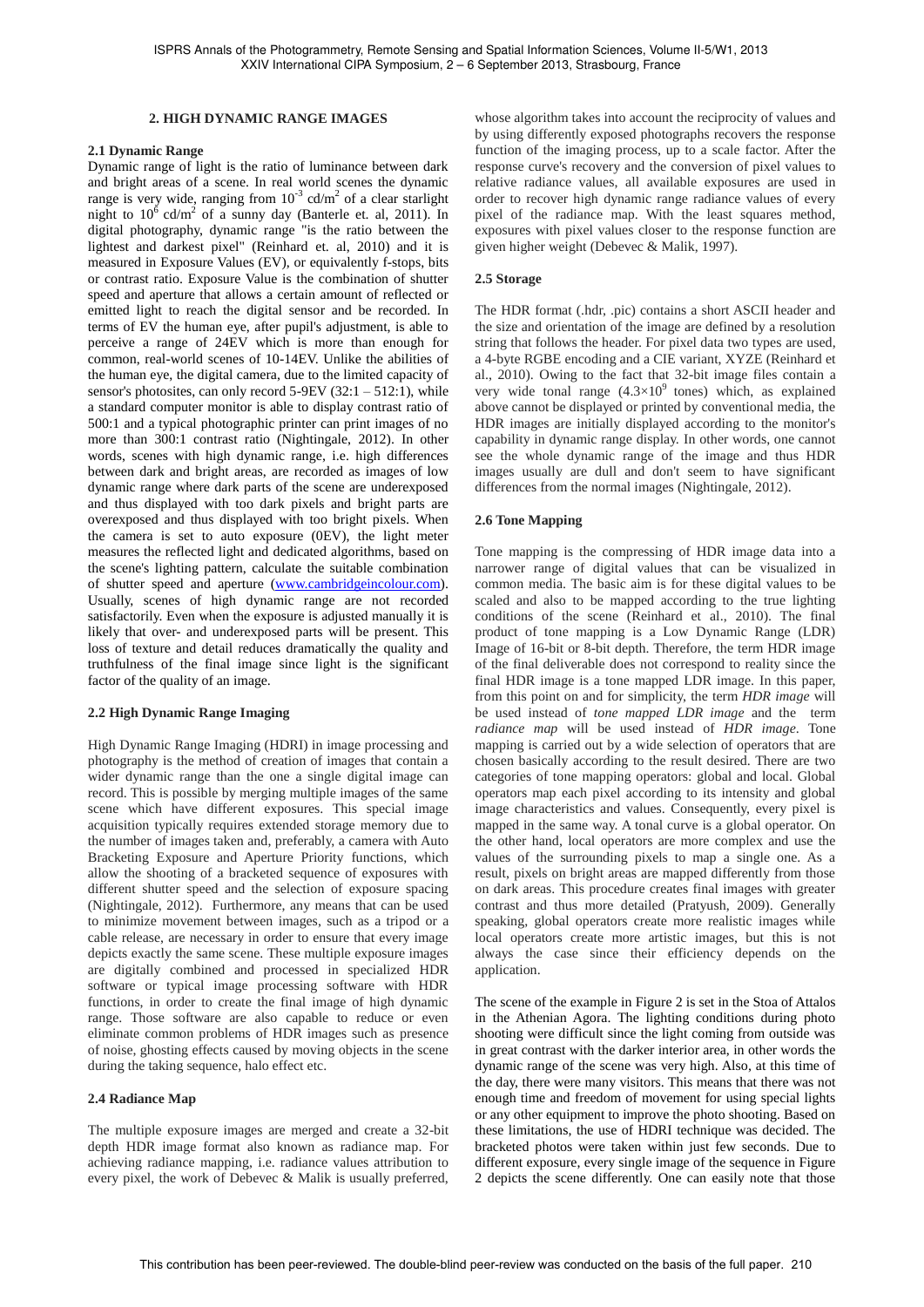different exposures result in different parts of the scenes recorded sufficiently every time. For instance, the outside area



Figure 2: Bracketed exposure sequence of images from exposure -2EV to +2EV with exposure spacing 2EV

is recorded very well, with high contrast and details, in low exposures while it is overexposed and thus significantly less detailed in high exposures. On the contrary, in high exposures the inside area has sufficient light and thus satisfactory amount of information. This example is indicative of the limitation in high dynamic range recording from conventional media and with conventional methods. The multiple exposure images of the sequence of the example were inserted in the Photomatix Pro software and two HDR images were created (Figure 3).



Figure 3: HDR images of the sequence of Figure 2, tone mapped with global (left) and local (right) operator

The first HDR image was created with a global operator. The result is quite satisfactory comparing to the original ones, because the light is more balanced all over the image. The other HDR image was created with local tone mapping operator. In this case, the results are even more satisfactory. The contrast is higher, providing the viewer with more details of both dark and bright parts of the scene. Details of the reflectance on the floor, of the wooden roof, of the outside area and of the walls are remarkably highlighted. Especially, the amount of information from walls and the marble floor is dramatically improved compared to the single photos and to the global tone mapped HDR image. This example successfully illustrates the beneficial use of HDR images which contain the whole dynamic range of the scene depicted. In addition, since the scene is typical for a monument, it also highlights the capability of HDR images to provide the user, in Cultural Heritage documentation applications, with images containing high amount of information throughout the scene. This is possible even when the lighting conditions during photo shooting are difficult and the presence of visitors prohibitive for extensive use of technical solutions that improve the shooting.

# **3. GEOMETRIC PROPERTIES OF HDR IMAGES**

#### **3.1 Need for Geometric Investigation**

In order for HDR images to be used in rigorous photogrammetric applications, it is necessary to assess their geometric reliability. This investigation will ascertain whether the HDR image creation inserts geometric errors and changes the central projection of the initial images, i.e. their interior orientation parameters. Basic errors that change the geometry of an image are (Samara, 2004):

• *Radial lens distortion:* caused due to the difference in direction between the incoming and the outgoing beam from the internal perspective center of the lens and causes distortion of points radially from the principal point

• *Non symmetrical lens distortion*: caused by the not perfect alignment of lens elements and is very small comparing to radial distortion

• *Different x- and y- axis scale:* caused usually by the non quadratic shape of the pixels

*• Non-verticality of axes*

For this investigation, the interior orientation of both HDR and normal images were determined through a standard calibration procedure and they were compared. In order for the HDR images to be considered geometrically reliable, the results of their calibration have to be stable and close to the ones of the initial images.

## **3.2 Calibration of images**

For this task, the Calibration Test Field in the Metrology Center of the School of Rural and Surveying Engineering of National Technical University of Athens (Figure 4) was used. It contains a large number of points with known geodetic coordinates with an accuracy of 0.1mm. A standard self calibration procedure was used (Samara 2004).



Figure 4: The Calibration Test Field of the Metrology Center of the School of Rural and Surveying Engineering of NTUA

The images of the field were taken with two lenses of focal length 24mm and 50mm respectively. All shootings and procedures were made for both lenses. From every taking position, 2-3 bracketed exposure sequences of images were taken and HDR images was created with Photomatix Pro software (Figure 5) using local tone mapping operator to increase local contrast in order to enable the measurements on the images. Image coordinates of the test field points on 22 images (11 normal and 11 HDR) were measured with the use of AutoCAD software using the add-on tool Toporest of Fotopo Ltd. The self calibration was performed using the *Calibration\_CCD* software (Samara, 2004) where .txt files of geodetic and image coordinates were imported as input data.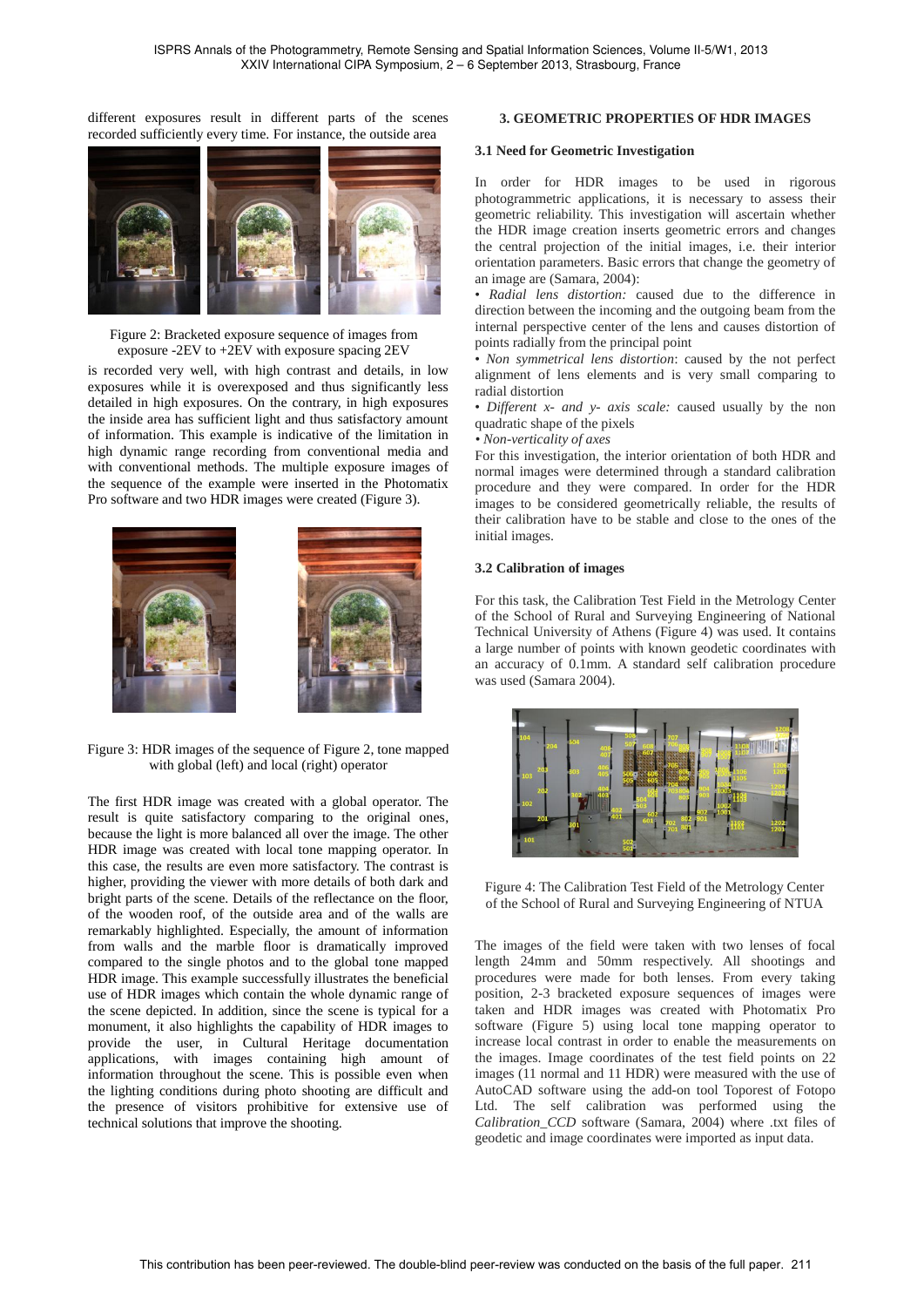For every image the calibration software created an output file with the following values:

- x<sub>o</sub>,y<sub>o</sub> (in mm): principal point's coordinates
- c (in mm): principal distance
- K1, K2: radial distortion coefficients
- P1, P2: non symmetrical distortion coefficients

• Skewness (in grad): deviation from verticality of y-axis from the x-axis

• Scale: scale factor of y-axis

All calculations resulted with an a posteriori error of less than 0.3 pixel; consequently they were all included in the final results and conclusions.



Figure 5: (a) Photo of 0EV of the Control Field taken with 24mm lens and (b) corresponding HDR image

# **3.3 Calibration Results**

In Tables 1 and 2, the average values of all calibrations for both normal and HDR images are shown. The differences calculated for both lenses for  $x_0$ ,  $y_0$ , c, K1, K2, skewness and scale factor values are very small. Hence it can be considered that those elements between normal and HDR images do not change significantly. Significant differences are present for non

| 24mm LENS              |                      |                             |                      |  |
|------------------------|----------------------|-----------------------------|----------------------|--|
| calibration<br>results | normal images        | <b>HDR</b><br>images        | differences          |  |
| xo(mm)                 | 17.9735              | 17.9638                     | 0.0097               |  |
| yo(mm)                 | 11.7767              | 11.7859                     | $-0.0092$            |  |
| c(mm)                  | 24.5794              | 24.5791                     | 0.0003               |  |
| K1                     | $-5.57297 * 10^{-9}$ | $-5.48897 * 10^{-9}$        | $-0.08400 * 10^{-9}$ |  |
| K <sub>2</sub>         | $4.01247 * 10^{-16}$ | 3.9612247*10 <sup>-16</sup> | $0.05124 * 10^{-16}$ |  |
| P <sub>1</sub>         | $0.11668 * 10^{-8}$  | $-4.76920 * 10^{-8}$        | $4.88588 * 10^{-8}$  |  |
| P <sub>2</sub>         | $-0.47498 * 10^{-8}$ | $-2.60734 * 10^{-8}$        | $2.11324 * 10^{-8}$  |  |
| skew                   | $-0.00337$           | 0.00252                     | $-0.00589$           |  |
| scale                  | 0.99984              | 0.99995                     | $-0.00011$           |  |

Table 1: Calibration results and comparison between normal and HDR images with 24mm focal length lens

symmetrical distortion factors P1 and P2. However, non symmetrical distortion has a negligible effect on image geometry. In conclusion, and after the detailed investigation described, it is safe to assume that interior geometry between initial photos of the bracketed exposure sequence and the final HDR image is practically the same. Thus, HDR images may safely be considered reliable for use in photogrammetric applications.

| 50mm LENS              |                      |                      |                       |  |
|------------------------|----------------------|----------------------|-----------------------|--|
| calibration<br>results | normal images        | <b>HDR</b><br>images | differences           |  |
| xo(nm)                 | 17.7912              | 17.7875              | 0.0037                |  |
| yo(mm)                 | 11.7956              | 11.8549              | $-0.0593$             |  |
| c(mm)                  | 51.8443              | 51.8258              | 0.0185                |  |
| K1                     | $-2.78521 * 10^{-9}$ | $-2.71133 * 10^{-9}$ | $-0.07388 * 10^{-16}$ |  |
| K <sub>2</sub>         | $0.90193 * 10^{-16}$ | $0.80451 * 10^{-16}$ | $0.09743 * 10^{-16}$  |  |
| P1                     | $0.07990 * 10^{-8}$  | $0.30396 * 10^{-8}$  | $-0.22405 * 10^{-8}$  |  |
| <b>P2</b>              | $-1.75661 * 10^{-8}$ | $-6.30311 * 10^{-8}$ | $4.54651 * 10^{-8}$   |  |
| skew                   | 0.00153              | 0.00034              | 0.00119               |  |
| scale                  | 0.99992              | 1.00010              | $-0.00018$            |  |

Table 2: Calibration results and comparison between normal and HDR images with 50mm focal length lens

## **4. PHOTOGRAMMETRIC IMPLEMENTATION**

Using HDR imagery orthophotographs were created for the documentation of a Cultural Heritage Monument, namely the north gallery of Saint Francis Xavier Church in Anderlecht, Brussels. It is a neo-gothic church, designed and constructed in 1911 by the architect Leopold Pepermans. Its inauguration took place in 1915. After a long time of gradual decline, in 2008 Brussels Main Regional Authority with an ordinance demanded to protect the Saint Francis Xavier Church as a monument and safeguarding zone (Vandesande et al., 2011). The orthophotomosaics depicted the elevation of part of the north gallery as seen from the interior of the church. This work was part of a greater documentation and restoration study, carried out within the framework of a postgraduate project of RLICC of the Catholic University of Leuven.

# **4.1 Creation of the Orthophotographs**

Taking into account the available equipment and the object itself, for the documentation of part of the gallery, it was decided that one stereo pair would be enough. The 24mm camera lens with a full frame  $(36x24mm^2)$  Canon MIII camera was used with a 70% overlap, i.e. 2m base for a 15m mean distance from the object. This resulted to an image scale of 1:600 scale and 5mm ground resolution, which were adequate for a 1:50 scale orthophotograph. The images were taken from the south gallery.

Lighting conditions in the church were adverse and demanding. The only source of light was natural light coming in from the windows, while the rest of the church was relatively dark. In other words, the dynamic range and especially in the galleries was very high. The character of the place (a church where masses take place regularly) and its degraded state and pathology were prohibitive for use of photo studio equipment or other time consuming and expensive methods to improve lighting conditions. For this reason, HDR image acquisition was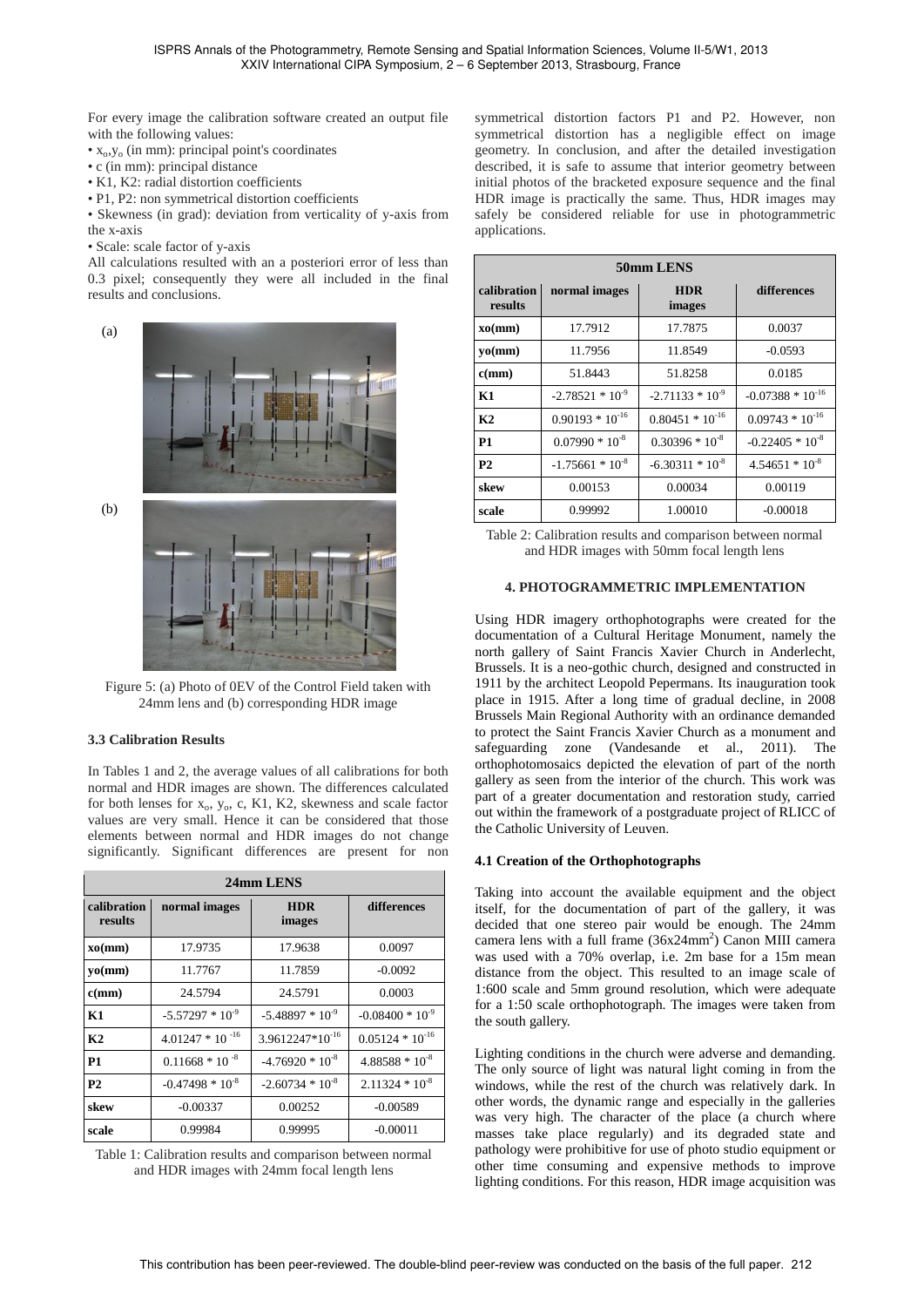preferred in order not only to create an HDR image but also to investigate the possibility of use of different than 0EV exposure. The camera had all the necessary functions for automatic bracketed exposure and also a tripod and a remote release were available. Finally, two bracketed exposure sequences were taken from -3EV to 3EV with 1.5EV spacing. This means 5 images per taking position (Figure 6).



Figure 6: Bracketed exposure sequence of the scene from - 3EV to 3EV with 1.5EV spacing

The problem of the dynamic range recording is obvious in this case. The pathology of the windows is only depicted well in low exposure images. On the other hand, in high exposures some parts of the gallery are depicted well, while others like the wall on the gallery are overexposed losing texture and detail. For this problem, HDR imaging were considered the ideal solution.

For the creation of the HDR images (Figure 7) was performed using the open source HDR software Luminance. The tone mapping was done with a local operator.



Figure 7: The HDR image created by the sequence of Figure 6

One can easily note the superiority in information of the HDR image compared to each of the primal ones. The light is balanced throughout the image and there is sufficient information not only for windows and parts around them but also for parts with less light.

For the creation of a Digital Surface Model (DSM) of the gallery laser scanning took place. The scanning was done with Scan Station 2 of Leica Geosystems and the processing of the point cloud was made with Cyclone software of the same company. Afterwards, the point cloud was processed in Geomagic Studio software of Geomagic and the final DSM was created. From that DSM geodetic coordinates of GCP's were extracted to be used for the photogrammetric procedures. The orientations and the creation of orthophotographs were carried out with Image Master software by Topcon. A significantly useful conclusion from this part of the project is that the photogrammetric procedure itself and especially the measuring of points on the images remarkably easier when HDR images were used due to their high contrast. Orientations of normal images was twice as time consuming as orientations of HDR images. The deliverables were two orthophotographs which then were merged into a single orthophotomosaic within AutoCAD software by Autodesk. This procedure took place for normal and HDR images respectively. The orthophotomosaics for both types of images were made from the exact same parts of the orthophotographs in order to be compared.

# **4.2 Comparison and Evaluation**

The final orthophotomosaics are those shown in the Figure 8 and after the orthophotographs' merging there was no further digital processing in order for them to be compared objectively. Hatched parts indicate insufficient laser scanning data.

What is observed at first glance on the orthophotomosaics, is that the normal one indispensably needs digital, radiometric post processing in order that the separate orthophotographs are not distinguishable. On the contrary, the HDR orthoimage needs no further processing because the separate images cannot be distinguished. This uniformity in light and lack of shadows and hidden or overexposed parts in HDR image is the result of the recording of the whole dynamic range of the scene whereas in normal images only a narrow part of the dynamic range of the scene was recorded. In addition, due to different taking positions and different angle of light, the low dynamic range recorded was different for each image. This ended up in very different primal images and thus an orthophotomosaic which needs more processing.



(a) (b) Figure 8: Orthophotomosaics made by (a) normal and (b) HDR images

This great advantage of HDR images saves valuable time from the whole work and adds one more positive aspect in their use.